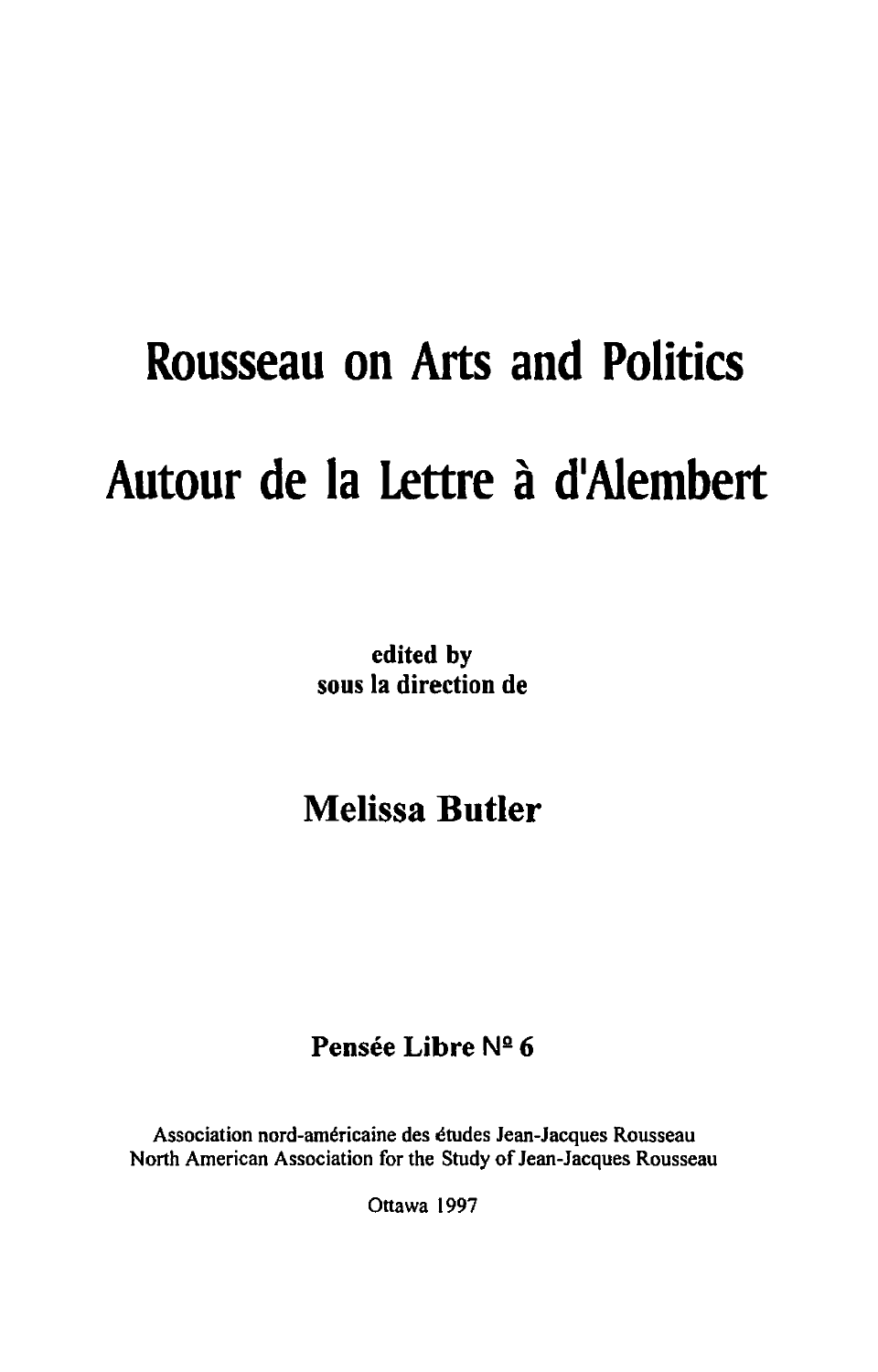### INTRODUCTION

#### Rousseau on Arts and Politics: Autour de la *Lettre a d'Alemhert*

'Ouvrage de circonstance et pourtant cri du couer, ... un texte ou ne manquent ni les paradoxes ni les surprises'-so Jean Rousset described the *Letter to d 'Alembert* when it finally appeared in the longawaited fifth volume of the Pleiade edition of Rousseau's *Oeuvres Completes.* In probing the complexities of the *Letter,* the essays in this volume underscore the truth of Rousset's claim.

The *Letter,* a response to d' Alembert's *Encyclopedia* article, 'Geneva,' was written at a pivotal point in Rousseau's life. On one hand, the *Letter* appears to be a continuation of earlier work. It seems so closely related to the *Discours on the Sciences and the Arts* and the *Discourse on the Origins of Inequality,* that Ourida Mostefai asks if it should be read as the 'Third Discourse.' The work shares a kinship with the two earlier discourses in exalting the ancient concepts of virtue rooted in a people. In this, as Guy Lafrance observes, it stands in marked contrast to the *Moral Leiters* and the *New Heloise,* where Rousseau embraced a thoroughly modern notion of moral action rooted in individual will and intention. Resolving the tension between these competing conceptions-between the collective and the individual-became the task of the *Social Contract.* Jim MacAdam, in 'Can Democratic Freedom JustifY Censorship?' downplays the idea of Rousseauean individualism and suggests that Rousseau was an unnamed target of J.S. Mill's *On Liberty.*  Rousseau's call to cultivate feelings of social equality appeared to Mill as grave threats to personal development.

On the other hand, the work announces and effects Rousseau's final break with Diderot and the world of the philosophes. Although the central question of the *Letter* is whether or not Geneva should build a theater, as Pamela Jensen notes, Rousseau began by considering d' Alembert's praise for Geneva's religious radicalism. At the very outset in the *Leiter,* she argues, Rousseau broke with philosophes over religious issues by maintaining the no one could rightfully judge another's faith.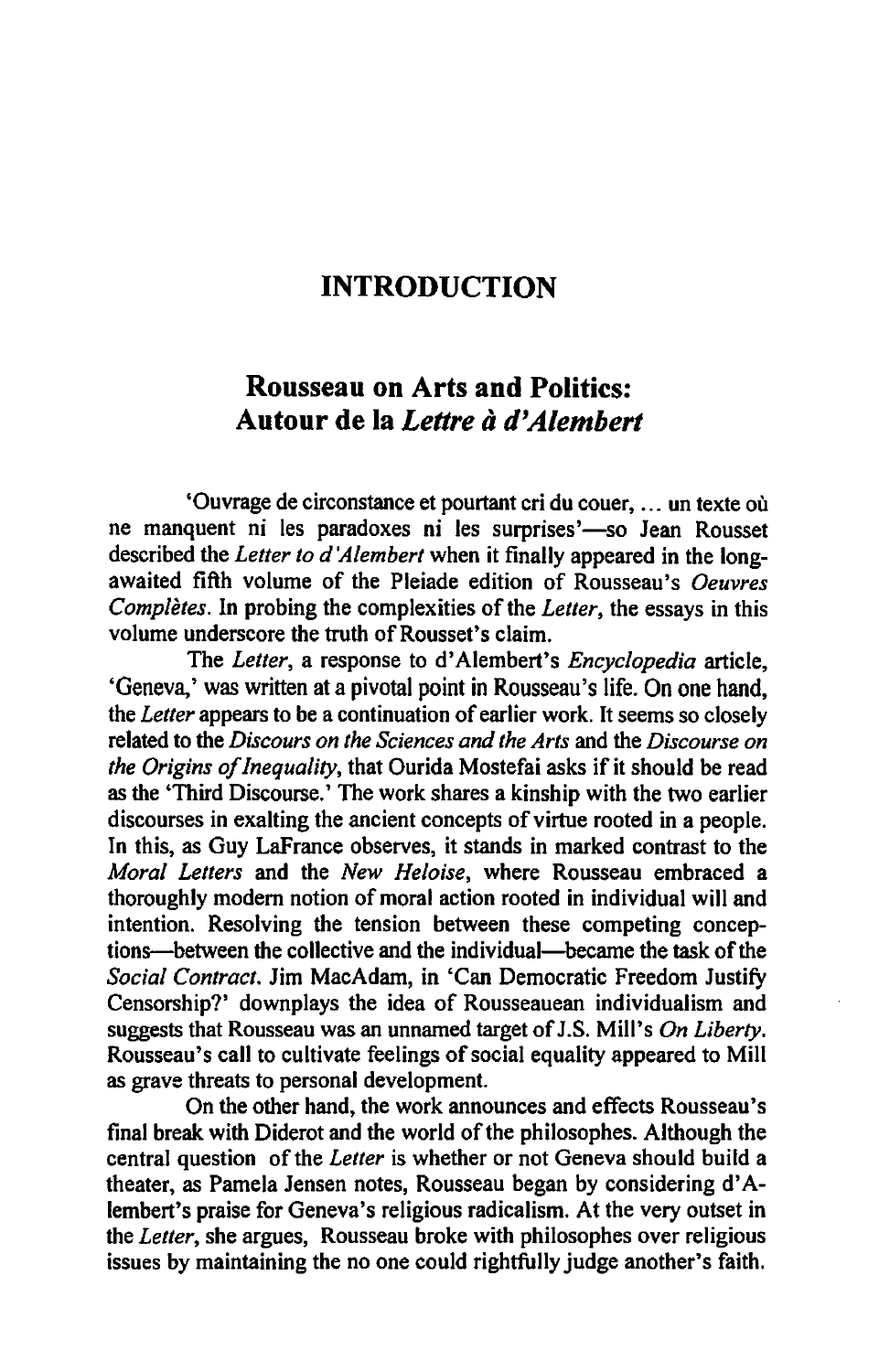In the *Letter,* the once avid theatergoer and would-be playwright issued a ringing diatribe against d' Alembert's case for creation of a theater in Rousseau's native city, a paradox Patrick Day explores. Rousseau's call to bar the doors against a theater echoes Plato's wish to ban poets from his ideal state in the *Republic.* Rousseau's *Letter* sparked heated debates about the theater which Jeff Ravel characterizes as typical of eighteenth century controversies going on elsewhere. In Geneva, debates on the theater became part of class warfare pitted aristocrats against bourgeoisie, while in France, the clash often took the form of an absolutist, centralizing state versus local communities. The *Letter* also points to fundamental tensions between politics and art which persist to this day and are explored in Grace Roosevelt's 'Mass Media and the End of Innocence.'

Although Rousseau rejected theater as a form of amusement for an uncorrupted society, he did not reject all forms of amusement. In the *Letter,* he specifically endorsed republican fetes and, as Alexandra Cook suggests, later in his life he would offer botany as one alternative use of leisure which avoided the ills associated with theater. Furthermore as several contributors (Morgenstern, Mall) to the volume point out, despite Rousseau's condemnation of the falsity of modem theater, he himself relied on staged spectacle and 'mise en scene' as integral parts of his later works. Manipulations by Emile's tutor (Johnston) and Wolmar (Toczyski) shaped the social order in *Emile* and *HelOise.* But Rebecca Kukla claims that Rousseau's strategies in these works depended on concealment, and concealment was possible only if women, whose identities were themselves 'as spectacles,' were kept away from the public realm. Penny Weiss then tests the coherence of this strategy in her parodic reply 'On the Theatrics of Gender.'

Examining Rousseau's *Letter* in comparison with works of Le Franc de Pompignan, a contemporary partisan of the theater, Theodore Braun argues that Rousseau actually added little new to the debate on the morality of the theater. Rather, his originality consisted in his economic arguments. Zev Trachtenberg focuses on these arguments and claims that Rousseau stressed the deleterious economic effects of theater precisely because he realized that his audience was motivated by selfinterest. At the same time, (like the playwrights he condemned) Rousseau avoided telling his audience the harder truth—that their commercial spirit was at odds with the Spartan simplicity he idealized. Meanwhile, Rousseau offered the utopian portrait of the Montagnon society, examined by Aubrey Rosenberg. Rosenberg (with d' Alembert) is led to wonder why Rousseau supposed his vaunted Montagnon society would crack so easily once exposed to theater. Rosenberg finds his answer in Rousseau's understanding of human passions. Theater would activate dormant *amour propre.* The relationship between theater and the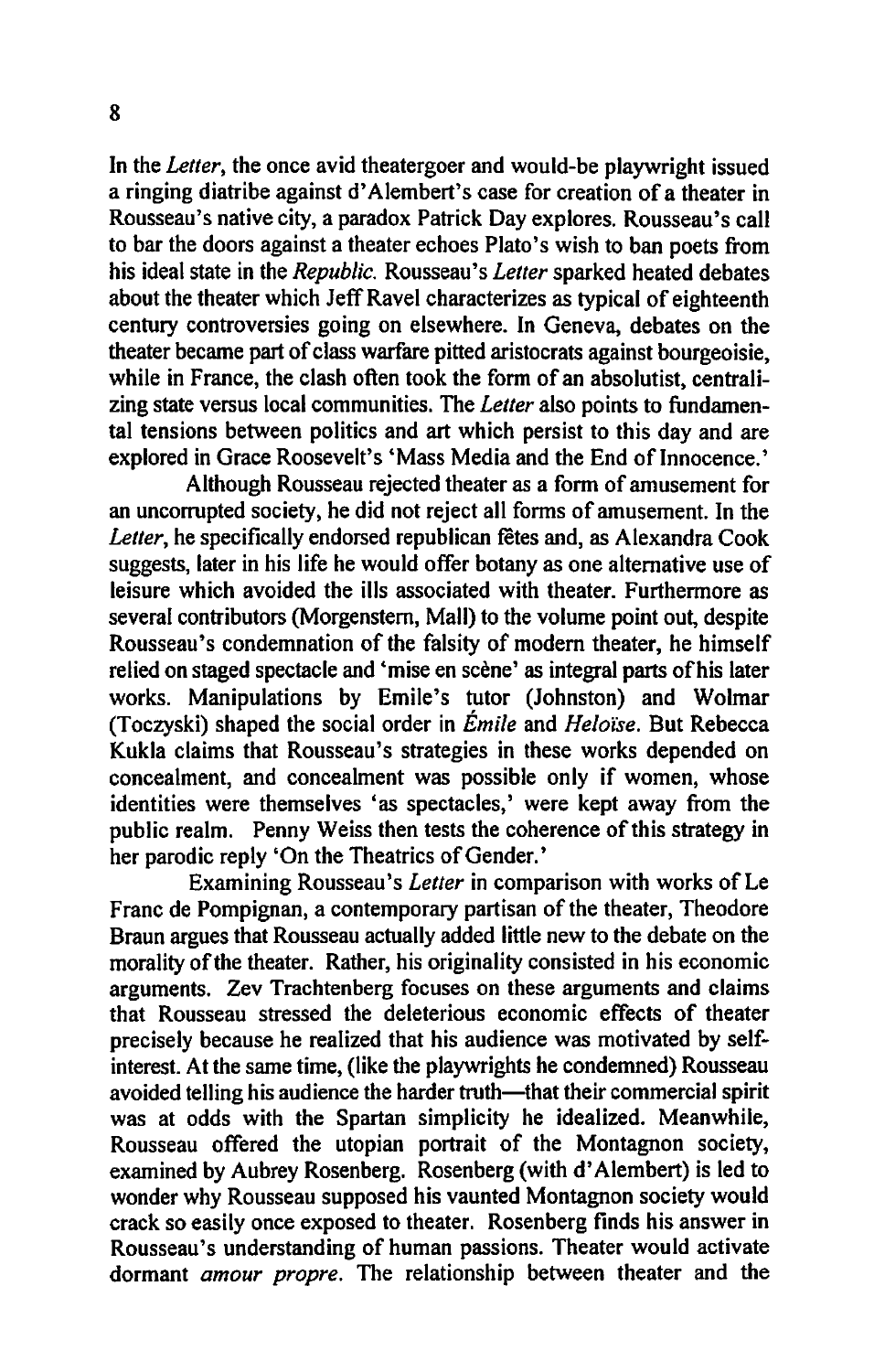passions is further explored by John Scott who recalls that the spectacles of Rousseau's day included dance and music as well as drama. Scott turns to an analysis of Rousseau's works on music to shed light on his understanding of the passions. Finally, Bruce Merrill explores Rousseau's understanding of theater and its effects on passions in connection with Romanticism, specifically Friedrich Schiller.

This volume stands as a record of the Ninth Biennial Meeting of the Association nord-americaine des etudes Jean-Jacques Rousseau/North American Association for the Study of Jean Jacques Rousseau, held at Wabash College, June 1-4, 1995. Special thanks are owed to Wabash College, Sheldon Wettack, Daniel Evans, Andrew Ford and Craig Pankiewicz whose support made the conference possible.

> *Melissa A. Butler Wabash College*